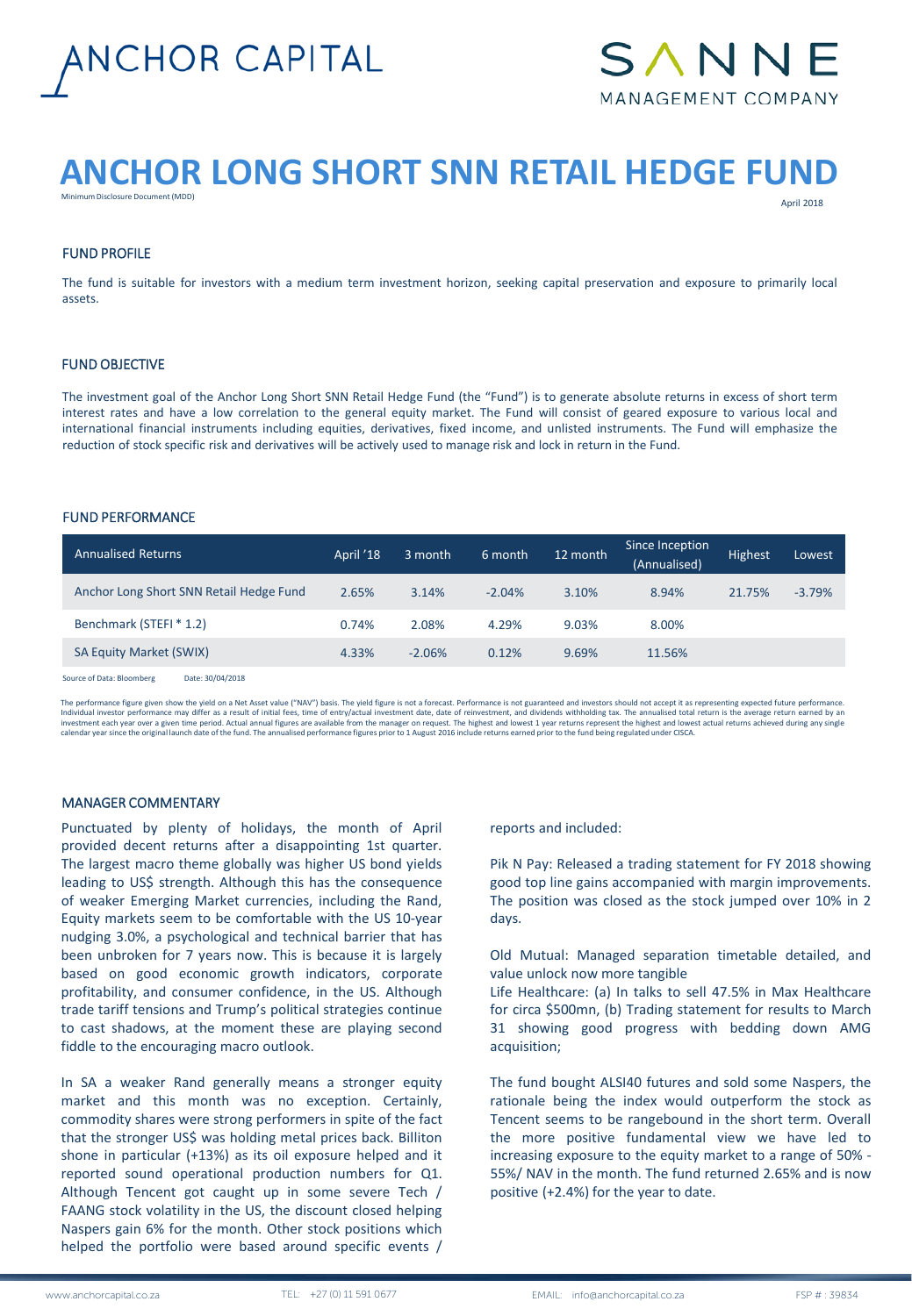



# MONTHLY RETURN PERFORMANCE

|      | Jan       | Feb       | Mar      | Apr       | May       | Jun       | Jul   | Aug    | <b>Sep</b> | Oct      | <b>Nov</b> | <b>Dec</b> | <b>YTD</b> |
|------|-----------|-----------|----------|-----------|-----------|-----------|-------|--------|------------|----------|------------|------------|------------|
| 2013 |           |           |          | $-0.14\%$ | 0.45%     | 0.34%     | 1.36% | 1.84%  | 1.53%      | 4.20%    | $-0.40%$   | 1.09%      | 10.67%     |
| 2014 | $-0.75%$  | 3.29%     | 0.95%    | 1.10%     | 1.71%     | 2.09%     | 1.81% | 0.90%  | $-1.05\%$  | 2.01%    | 2.64%      | 0.74%      | 16.48%     |
| 2015 | 3.74%     | 1.54%     | 1.13%    | 1.86%     | $-1.07\%$ | $-0.01\%$ | 3.47% | -1.05% | $-1.33\%$  | 3.70%    | 0.60%      | $-0.34\%$  | 12.74%     |
| 2016 | $-3.79\%$ | $-1.91%$  | 3.93%    | 0.72%     | 1.24%     | $-0.60\%$ | 0.22% | 1.00%  | $-0.31\%$  | $-0.53%$ | $-1.46%$   | 1.68%      | $-0.02\%$  |
| 2017 | 1.32%     | $-1.02\%$ | 1.01%    | 1.82%     | 0.68%     | -1.12%    | 2.32% | 0.22%  | -0.15%     | 3.23%    | $-1.12\%$  | $-3.27\%$  | 3.82%      |
| 2018 | $-0.71%$  | 1.08%     | $-0.59%$ | 2.65%     |           |           |       |        |            |          |            |            | 2.42%      |

Performance stated net of management and performance fees.



Source of Data: Bloomberg Date: 30/04/2018

Note: the investment performance is for illustrative purposes only. The investment performance is calculated by taking the actual initial fees and all ongoing into account for the amount shown; and income is reinvested on the reinvestment date.

# **STATISTICS**

|                                               | End April 2018 |
|-----------------------------------------------|----------------|
| <b>Net Exposure</b>                           | 49.13%         |
| <b>Gross Exposure</b>                         | 60.90%         |
| Cash + Net Exposure                           | 140.97%        |
| % of Positive Months                          | 64%            |
| % of Negative Months                          | 36%            |
| Sharpe Ratio (since inception)                | 1.05           |
| <b>Annualised Daily Volatility (historic)</b> | 6.41%          |
|                                               |                |

# FREQUENCY DISTRIBUTION OF RETURNS



Source of Data: Bloomberg Date: 30/04/2018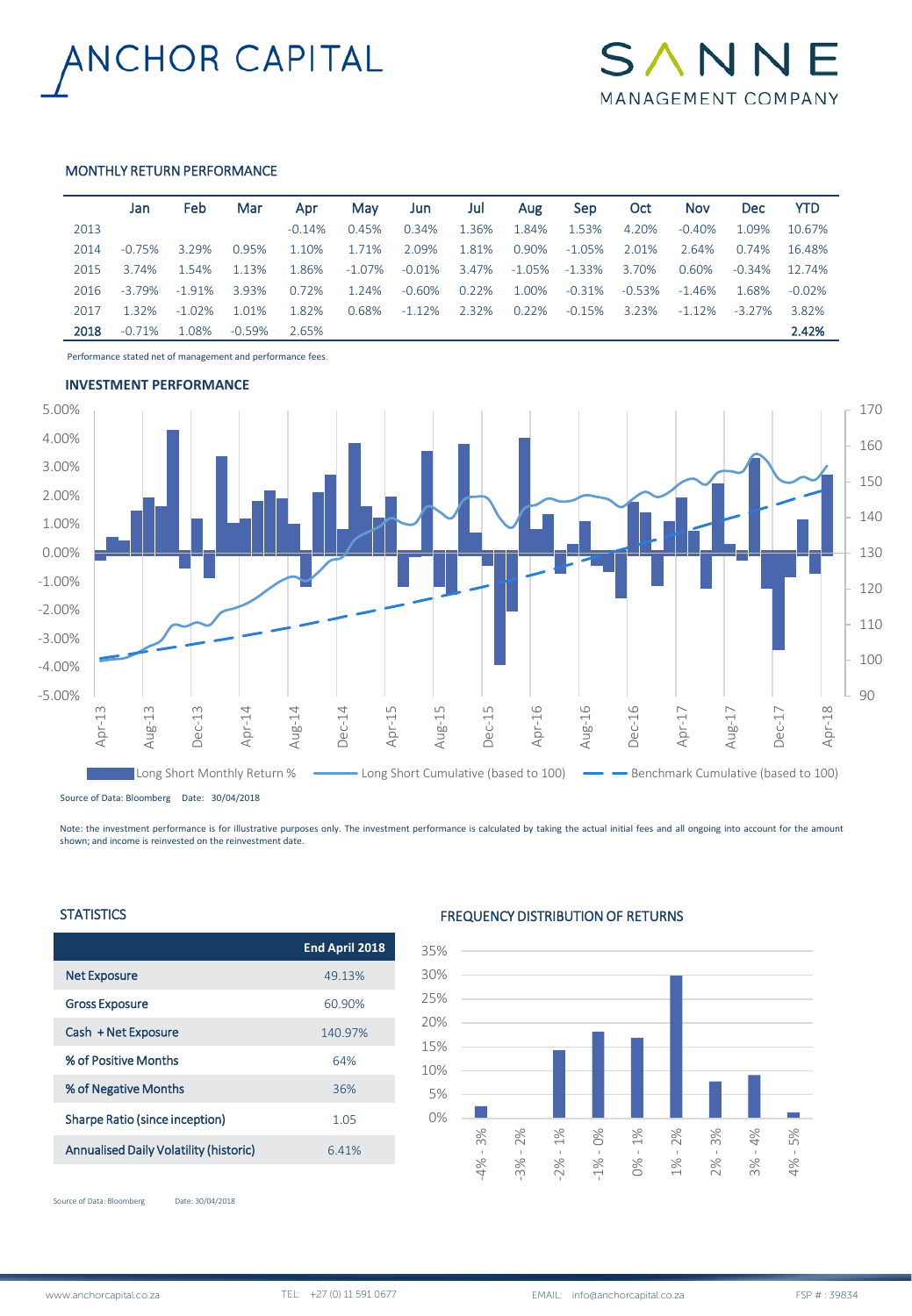# ANCHOR CAPITAL



# ASSET ALLOCATION

# SECTOR ALLOCATION (% of NAV)



\*Asset allocation shown as percentage of the fund NAV which will not add to 100% due to equity exposure being taken via margin products for efficiency reasons. Portion of cash is invested in the ABFIA to enhance cash returns.

# TOP EQUITY HOLDINGS

| <b>Top 3 Long Positions</b> | %     | <b>Top 3 Short Positions</b> |
|-----------------------------|-------|------------------------------|
| <b>Naspers</b>              | 7.71% | <b>Clicks</b>                |
| ALSI-F-JUN18                | 3.86% | Steinhoff Pref. shares       |
| <b>Old Mutual</b>           | 2.83% | Nedbank                      |

| PORTFOLIO DETAILS<br><b>INVESTMENT MANAGER</b><br>Anchor Capital (Pty) Ltd                                                                                                                                                             | ANNUAL MANAGEMENT FEE<br>1.5% (one and a half percent)                                                                                                                                                                                                           | <b>BENCHMARK</b><br>120% of cash returns (STEFI Index)                                                                                                                                                                                                                           |
|----------------------------------------------------------------------------------------------------------------------------------------------------------------------------------------------------------------------------------------|------------------------------------------------------------------------------------------------------------------------------------------------------------------------------------------------------------------------------------------------------------------|----------------------------------------------------------------------------------------------------------------------------------------------------------------------------------------------------------------------------------------------------------------------------------|
| <b>PORTFOLIO MANAGER</b><br>Glen Baker<br>PORTFOLIO CATEGORY<br>Single-Manager Multi Strategy (ZAR)<br><b>LAUNCH DATE</b><br>1 April 2013 (Inception date)<br>1 August 2016 (CISCA transition date)<br><b>PORTFOLIO SIZE</b><br>R80.6m | <b>PERFORMANCE FEE</b><br>20% over hurdle rate (benchmark)<br>High watermark applies<br><b>INITIAL FEE</b><br>0%<br>TOTAL EXPENSE RATIO (incl. VAT)*<br>Total Expense Ratio (TER): 1.86%<br>Transaction Costs (TC): 0.3%<br>Total Investment Charge (TIC): 2.16% | INCOME DISTRIBUTION (CPU)<br>Quarterly<br>Mar 2017: 955.98 cpu<br>Jun 2017: 842.20 cpu<br>Sep 2017: 1 263.97 cpu<br>Dec 2017: 959.25 cpu<br>Mar 2018: 1002.84 cpu<br>PORTFOLIO VALUATION<br>Monthly<br><b>TRANSACTION CUT-OFF</b><br>Last day of the month prior, for investment |

on the 1<sup>st</sup> day of the next month

\* A higher TER does not necessarily imply a poor return, nor does a low TER imply a good return. The current TER may not necessarily be an accurate indication of future TER's. Transaction Costs are a necessarly cost in<br>adm

# RISK AND REWARD PROFILE

| LOW | Low-Moderate                                                                                                                                                                                                                  | Moderate | Moderate-High | High |
|-----|-------------------------------------------------------------------------------------------------------------------------------------------------------------------------------------------------------------------------------|----------|---------------|------|
|     |                                                                                                                                                                                                                               |          |               |      |
|     | This indicator is based on bistorical data and may not he a reliable indication of the future risk profile of the portfolio. The risk category shown is not guaranteed and may change over time. The lowest category does not |          |               |      |

This indicator is based on historical data and may not be a reliable indication of the future risk profile of the portfolio. The risk category shown is not guaranteed and may change over time. The lowest category does not